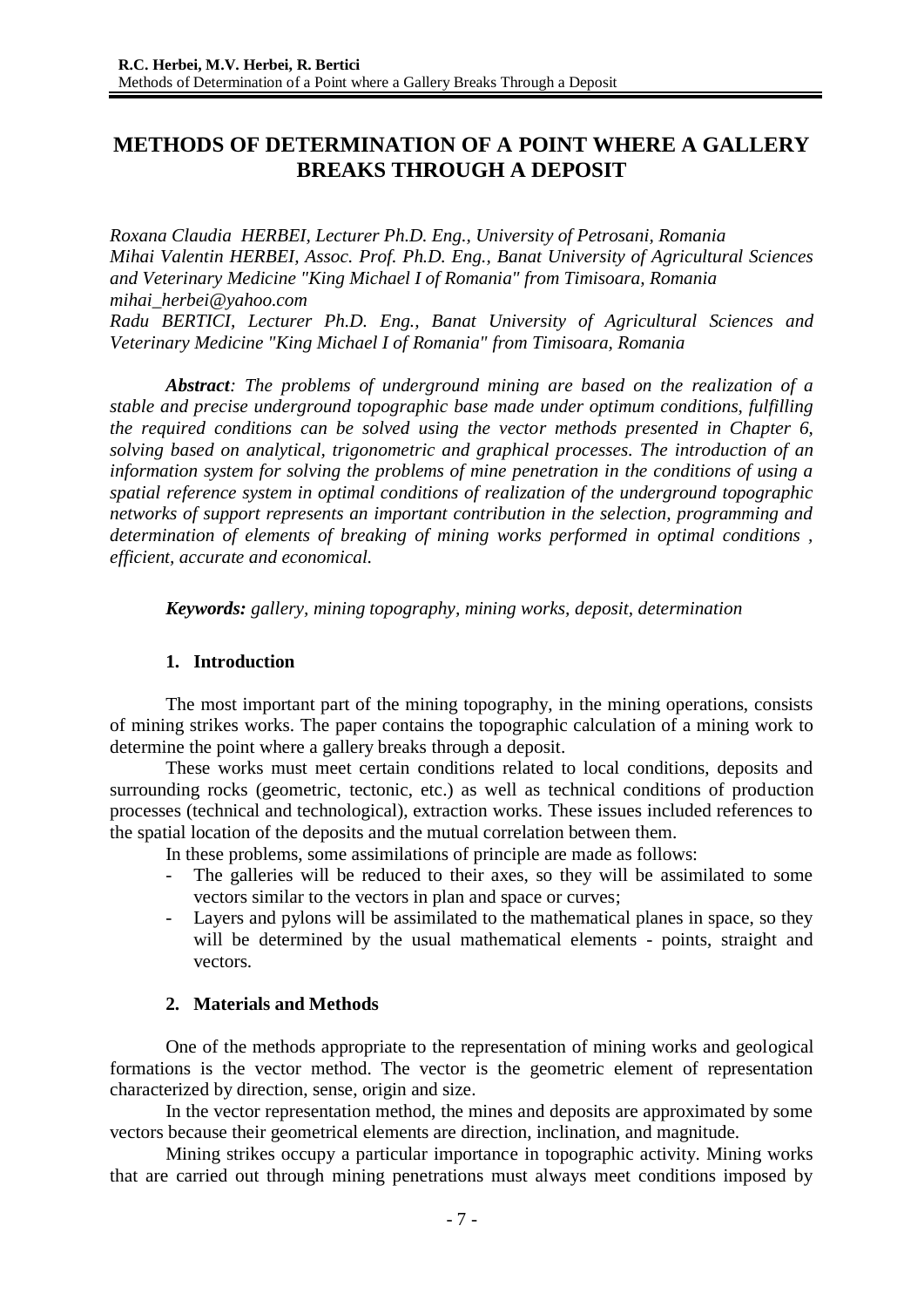geological factors and miners, solving them by different ways (analytical, trigonometric, graphical, geometric).

These types of problems are useful in designing horizontal, sloping, vertical, and minimal mining.

These issues are grouped so that solving is unique, such as:

- the intersection of mining works with strata;
- intersections of strata;
- intersections between mining works,
- problems that are reduced to straight and plane intersections in space.

The elements of definition that characterize mining are:

- a point P1  $(x1, y1, z1)$  on the axis of a gallery;
- $-$  01 axis orientation and
- $\varphi$ 1 axis declination

So, the defining elements of a straight line: D1 [P1 (x1, y1, z1),  $\theta$ 1,  $\varphi$ 1].

The equation of a straight line passing through a point of direction and inclination is shaped:

$$
(D_1)\frac{x - x_1}{\alpha_1} = \frac{y - y_1}{\beta_1} = \frac{z - z_1}{\gamma_1} = \lambda \tag{1}
$$

where:

 $\alpha$ 1,  $\beta$ 1,  $\gamma$ 1 - are the right-wing directors of the straight line:  $\alpha$ 1 =  $\pm$  cos $\varphi$ 1cos $\theta$ 1;  $\beta$ 1 =  $\pm$  cos $\varphi$ 1sin $\theta$ 1  $\gamma$ 1 =  $\pm$  sino1  $\lambda$  = parameter

The unitary vector  $\rho_1$  of D1, which characterizes the straight-line direction, has the following form:

$$
\overline{\rho_1} = \alpha_1 \cdot \overline{i} + \beta_1 \cdot \overline{j} + \gamma_1 \cdot \overline{k} \tag{2}
$$

where *i j k* - are vector vertices of the vector  $\rho_1$  correspondent to the axis x, y, z.

Considering other straight line  $D2$  the angle  $\omega$  between the two straight lines is given by the following relation:

$$
\cos \omega = \alpha 1 \alpha 2 + \beta 1 \beta 2 + \gamma 1 \gamma 2 \qquad (3)
$$
  
or  

$$
\cos \omega = \cos \varphi 1 \cos \varphi 2 \cos (\theta 2 - \theta 1) + \sin \varphi 1 \sin \varphi 2 \qquad (4)
$$

A plan (Q) is individualized by a point P0 (x0, y0, z0), the orientation  $\theta_{P}$ , which is the orientation direction of a horizontal plane and the slope of the plane, which is the angle of inclination of the highest slope, so the plan (Q) is given by:  $[P_0(x_0, y_0, z_0), \theta_P, v]$ .

The equation of a plane Q containing the point P0 (x0, y0, z0) and is perpendicular to a given straight line whose cosine directives are  $\alpha$ ,  $\beta$  and  $\gamma$  equivalent to  $\alpha_{P}$ ,  $\beta_{P}$  and  $\gamma_{P}$  is given by the relationship:

(Q): 
$$
\alpha_P (x - x_0) + \beta_P (y - y_0) + \gamma_P (z - z_0)
$$
 (5)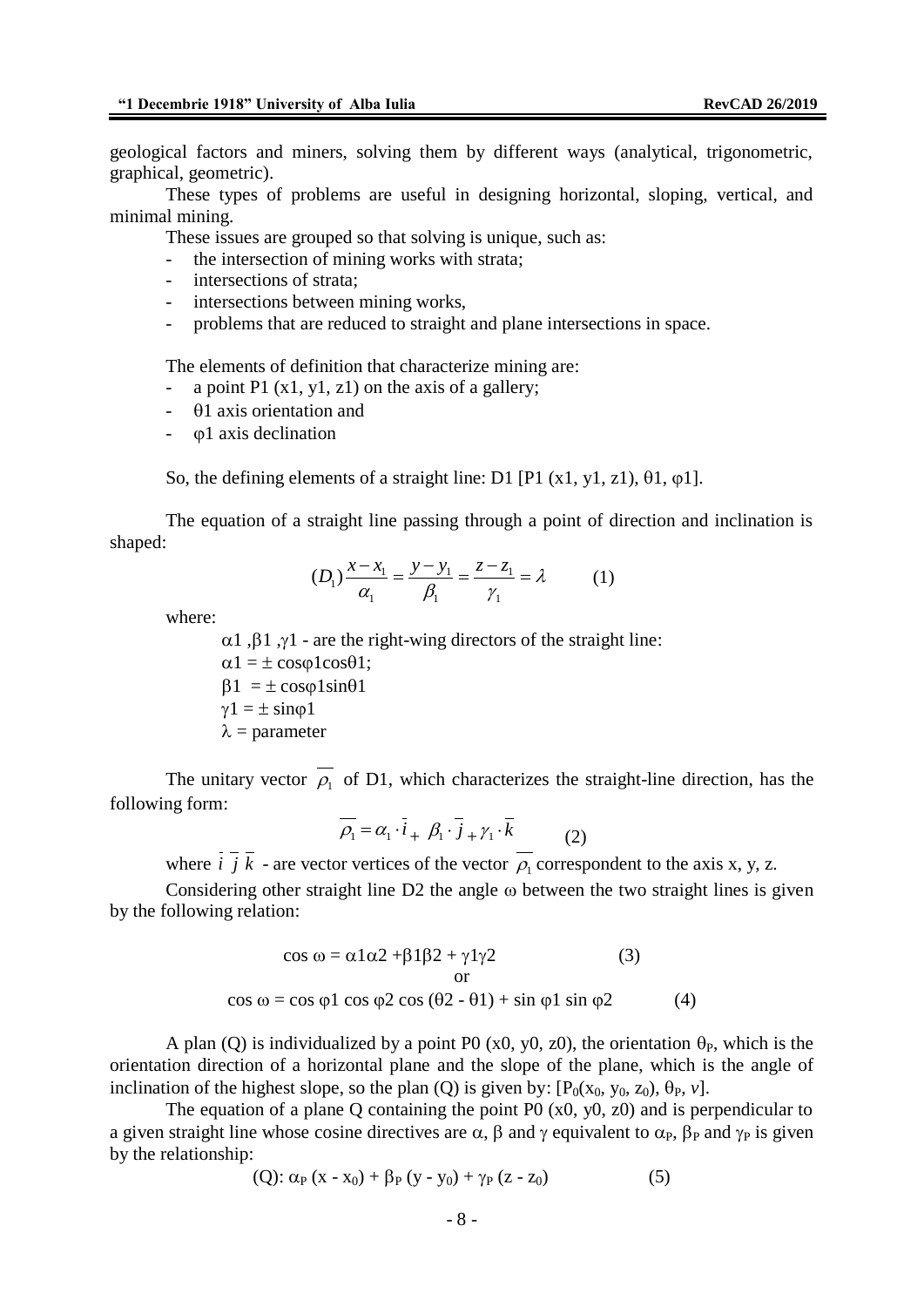In which:

$$
\alpha_P = \pm \sin v \sin \theta_P \n\beta_P = \pm \sin v \cos \theta_P \n\gamma_P = \cos v
$$

These principles underlie the mining topography problem solving.

# **3. Results and Discussion**

### **Methods of solving the problems of mining topography**

The most important mining problems are the penetration problems that arise in the case of mining projects or the expansion of existing ones in all the underground working phases concerning the opening, preparation and exploitation of the deposits with useful mineral substances, by the way of solving, provides graph-analytical documentation that implements the projected elements.

# **Breaking a deposit with a mining work (Determining the point where a gallery breaks through a deposit)**

The axis of the gallery is represented by the right  $D_0$  given by:

- points  $P_{104}$  and  $P_{209}$ :
- orientation  $θ$ <sub>209-104</sub>, noted with  $θ$ <sub>0</sub> :
- declination  $\varphi_{209-104}$ , noted with  $\varphi_0$ .

and the deposit is given by the Q plane defined by:

- point  $P_1(x_1,y_1,z_1)$ :
- orientation  $\theta_P$ :
- declination *v*.

It is determined the point  $P(x_P, y_P, z_P)$  where the gallery will penetrate the plane of the deposit.

### **Analytical solving**

For the straight line  $D_0$  there are known:  $P_{104}(x_{104}, y_{104}, z_{104})$ ,  $P_{209}(x_{209}, y_{209}, z_{209})$ . It is calculated  $\theta_0$  and  $\varphi_0$ .

Write the equation of the straight line that passes through  $P_{104}$  and has the orientation  $θ$ <sub>0</sub> and the declination  $φ$ <sub>0</sub>:

$$
\frac{X - X_{104}}{\alpha} = \frac{Y - Y_{104}}{\beta} = \frac{Z - Z_{104}}{\gamma}
$$
\n
$$
\alpha = \cos \varphi_0 \cos \theta_0
$$
\n
$$
\varphi = \cos \varphi_0 \sin \theta_0
$$
\n
$$
\gamma = \sin \varphi_0
$$
\n(6)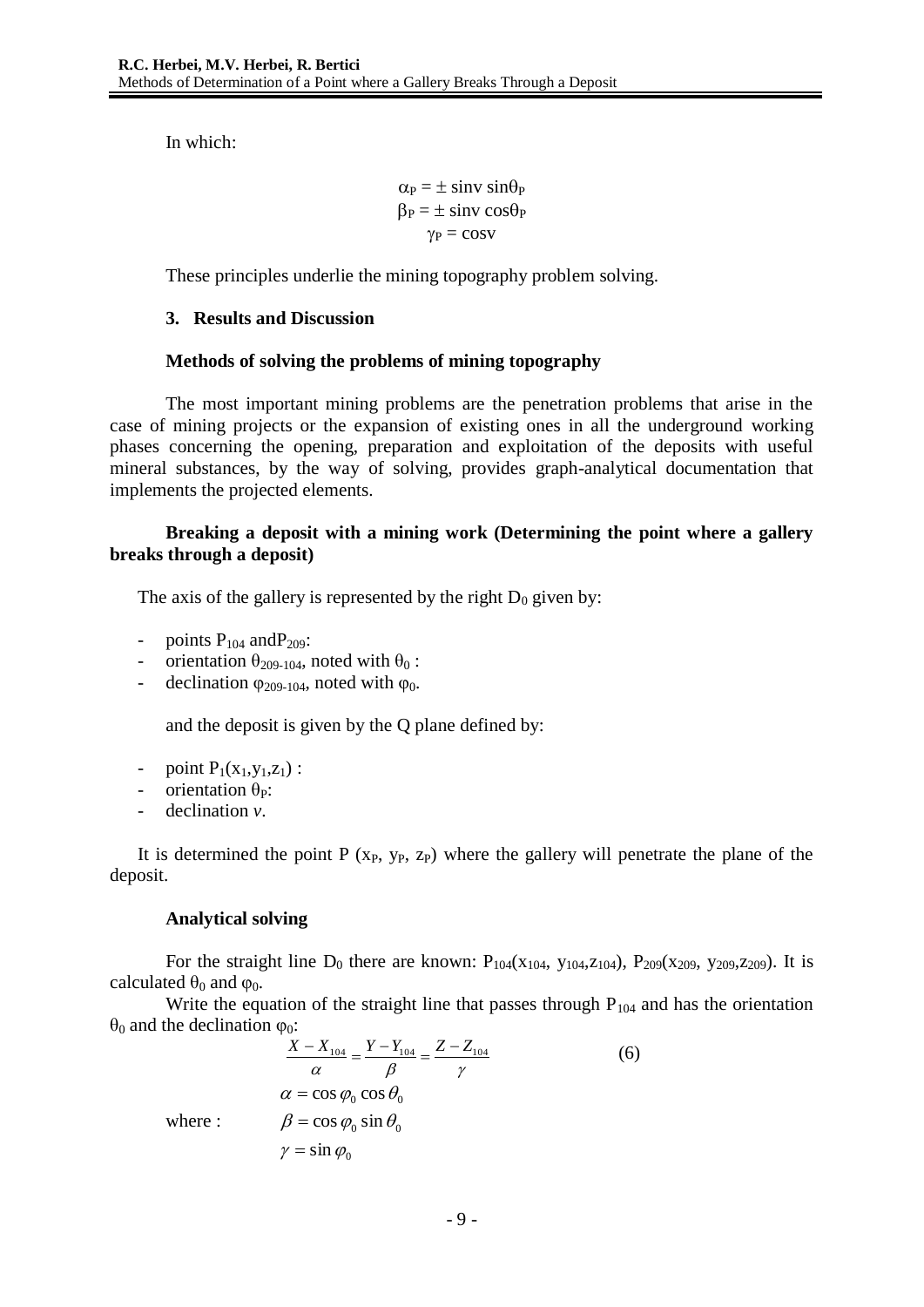The equation of the straight line can be written in the parametric form:

$$
X = X_{104} + \lambda \alpha
$$
  
\n
$$
Y = Y_{104} + \lambda \beta
$$
 (7)  
\n
$$
Z = Z_{104} + \lambda \gamma
$$

The parametric equation of the plan has the following form:

$$
\alpha_P(X - X_{P_1}) + \beta_P(Y - Y_{P_1}) + \gamma_P(Z - Z_{P_1}) = 0 \tag{8}
$$

where:

$$
\begin{cases}\nX_P = X_{104} + \lambda \alpha_{104} \\
Y_P = Y_{104} + \lambda \beta_{104} \\
Z_P = Z_{104} + \lambda \gamma_{104}\n\end{cases}
$$

where: 
$$
\lambda = \frac{\alpha_P (X_{P1} - X_{104}) + \beta_P (Y_{P1} - Y_{104}) + \gamma_P (Z_{P1} - Z_{104})}{\alpha \alpha_P + \beta \beta_P + \gamma \gamma_P}
$$

By replacing  $\lambda$  into the parametric equation of the straight line, there are obtained the coordinates of the point  $P(x_P, y_P, z_P)$  where the gallery squeezes the plane of the deposit.

#### **Trigonometric solving**

The points  $P_{104}$  and  $P_1$  are into the same horizontal plan. The following relations give the straight-line orientation θ104-P and its length:

$$
tg \theta_{10^{4-P}} = \frac{\Delta y_{10^{4-P}}}{\Delta x_{10^{4-P}}} \Rightarrow \theta_{10^{4-P}} = arctg \frac{\Delta y_{10^{4-P}}}{\Delta x_{10^{4-P}}}
$$
  

$$
tg (\theta_{10^{4-P}} + 50^s) = \frac{\Delta x + \Delta y}{\Delta x - \Delta y}
$$
 (9)

If the tangent value is greater than 2, the relationship is used:

$$
ctg\left(\theta_{10^{4-p}} + 50^{g}\right) = \frac{\Delta x - \Delta y}{\Delta x + \Delta y}a = \frac{\Delta x_{10^{4-p}}}{\cos\theta_{10^{4-p}}} = \frac{\Delta y_{10^{4-p}}}{\sin\theta_{10^{4-p}}}
$$
(10)

As we know: the orientation of the straight  $\theta$ 0, the orientation of the plane  $\theta$  and the orientation of the straight  $\theta_{104\text{-}P}$  can calculate the angles:

$$
\alpha = \theta_0 - \theta_{P-104}
$$

$$
\beta = \theta_P - \theta_0
$$

$$
\gamma = \theta_{10+P} - \theta_P
$$

For validation:  $\alpha + \beta + \gamma = 200^{\circ}$ 

 $-10-$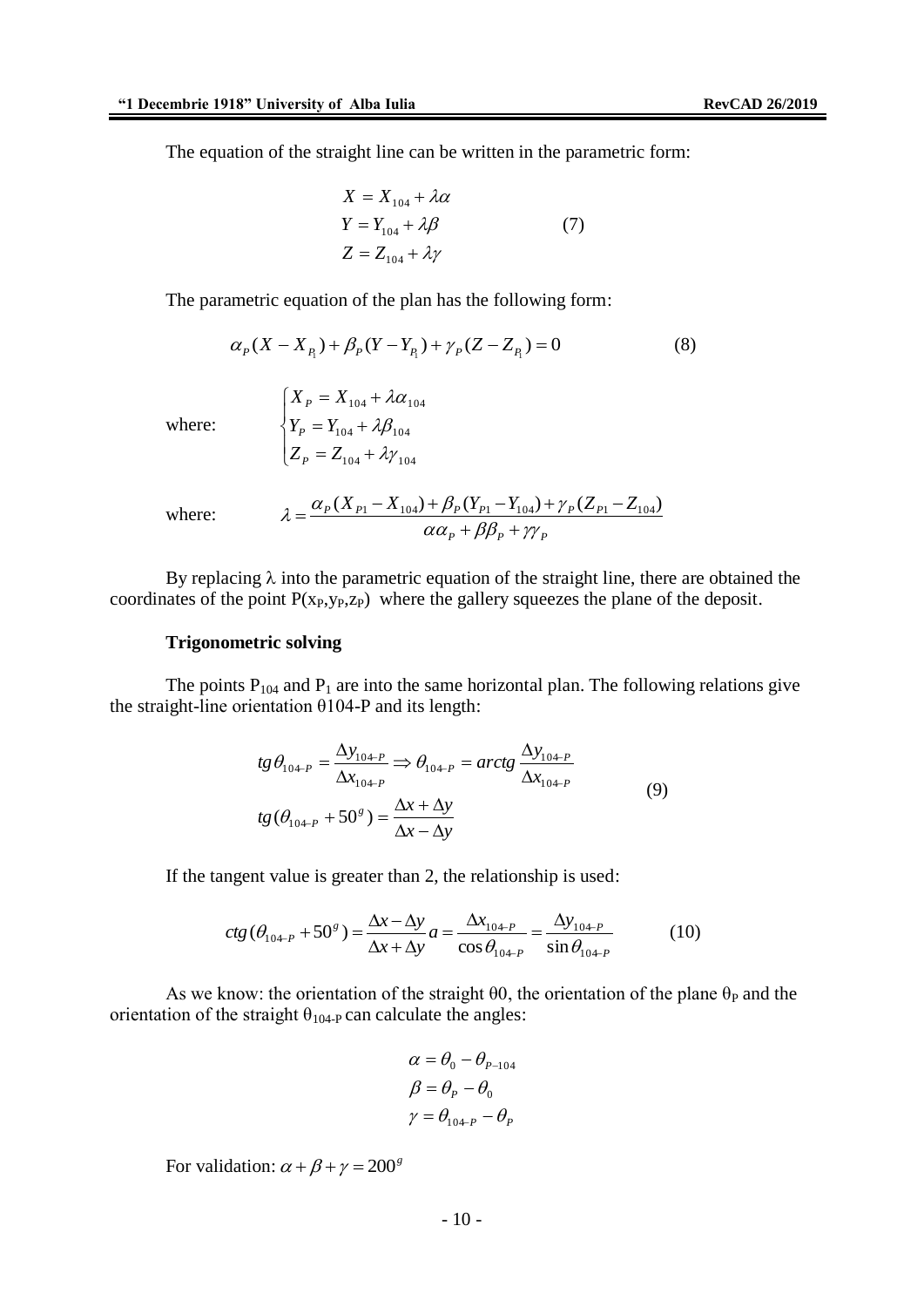The distance  $S_{104-P}$  is calculated with the following relation:

$$
S = S_{10+P} = \frac{a \sin \beta t g v}{t g \varphi_{10+209} + \sin \alpha t g v}
$$
 (11)

Using the distance we calculate the coordinates of the point P:

$$
\begin{cases}\n x_P = x_{104} + S \cos \theta_{104-209} \\
 y_P = y_{104} + S \sin \theta_{104-209} \\
 z_P = z_{104} + Stg \theta_0\n\end{cases}
$$
\n(12)

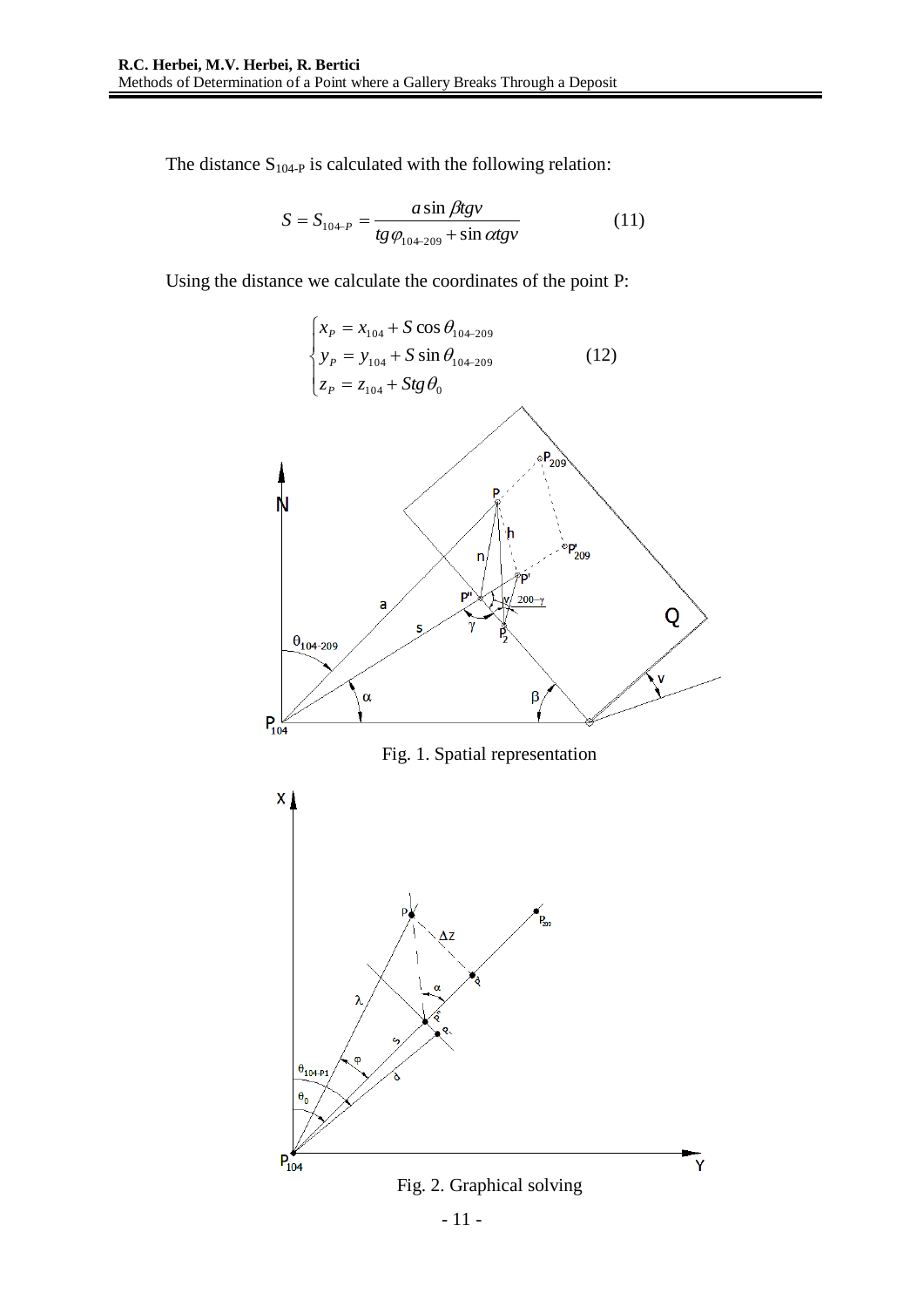The following is the algorithm in the pseudo-code that underlies the program in Microsoft Excel that solves the problem presented above.

$$
D_{5} \leftarrow 28672
$$
\n
$$
D_{6} \leftarrow 75083
$$
\n
$$
D_{7} \leftarrow 449,5
$$
\n
$$
D_{9} \leftarrow 110
$$
\n
$$
D_{11} \leftarrow 15
$$
\n
$$
D_{15} \leftarrow 28610
$$
\n
$$
D_{16} \leftarrow 75125
$$
\n
$$
D_{17} \leftarrow 450
$$
\n
$$
D_{19} \leftarrow 15,25
$$
\n
$$
D_{21} \leftarrow -10
$$
\n
$$
M_{4} \leftarrow \cos\left(\pi * \frac{D_{19}}{200}\right) * \cos\left(\pi * \frac{D_{21}}{200}\right)\right)
$$
\n
$$
N_{4} \leftarrow \sin\left(\pi * \frac{D_{19}}{200}\right) * \cos\left(\pi * \frac{D_{21}}{200}\right)
$$
\n
$$
Q_{4} \leftarrow \sin\left(\pi * \frac{D_{21}}{200}\right)
$$
\n
$$
M_{7} \leftarrow \sin\left(\pi * \frac{D_{9}}{200}\right) * \sin\left(\pi * \frac{D_{11}}{200}\right)
$$
\n
$$
N_{7} \leftarrow -\cos\left(\pi * \frac{D_{9}}{200}\right) * \sin\left(\pi * \frac{D_{11}}{200}\right)
$$
\n
$$
Q_{7} \leftarrow -\cos\left(\pi * \frac{D_{11}}{200}\right)
$$
\n
$$
Q_{7} \leftarrow -\cos\left(\pi * \frac{D_{11}}{200}\right)
$$
\n
$$
N_{9} \leftarrow \frac{M_{7} * (D_{5} - D_{15}) + N_{7} * (D_{6} - D_{16}) + O_{7} * (D_{7} - D_{17})}{M_{4} * M_{7} + N_{4} * N_{7} + O_{4} * O_{7}}
$$
\n
$$
N_{11} \leftarrow D_{15} + N_{9} * M_{4}
$$
\n
$$
N_{12} \leftarrow D_{16} + N_{9} * N_{4}
$$
\n
$$
N_{13} \leftarrow D
$$

% point of punching

$$
D_{24} \leftarrow N_{11} ; \% x
$$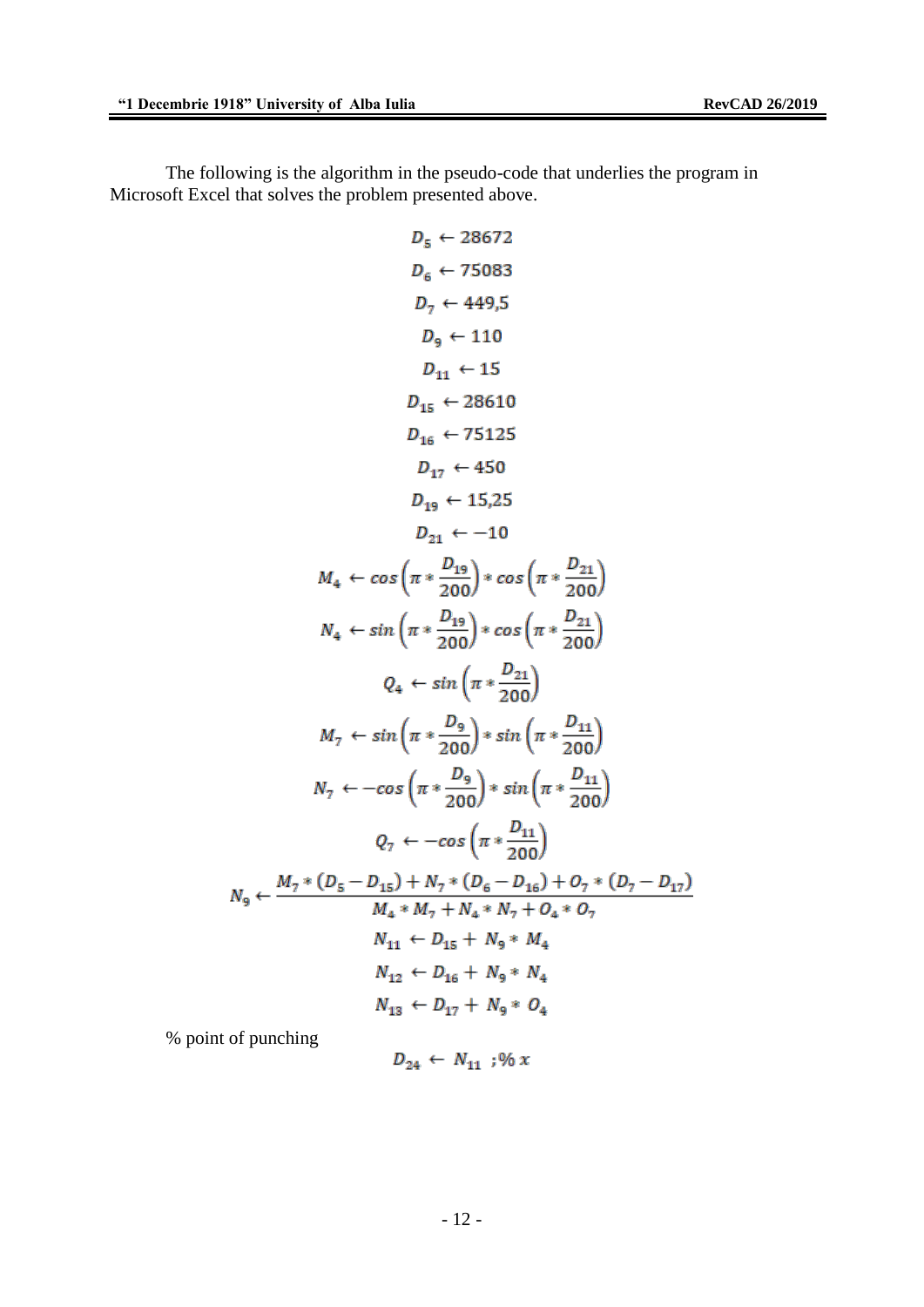|                 | А                                              | B | c                       | D                                       |  |
|-----------------|------------------------------------------------|---|-------------------------|-----------------------------------------|--|
| 1               |                                                |   |                         |                                         |  |
| $\overline{2}$  |                                                |   |                         |                                         |  |
| 3               |                                                |   |                         | Elementele caracteristice ale stratului |  |
| 4               | Punctul P <sub>o</sub>                         |   |                         |                                         |  |
| 5               |                                                |   | $\mathbf{X}_0$          | 28672                                   |  |
| 6               |                                                |   | $Y_{o}$                 | 75083                                   |  |
| $\overline{7}$  |                                                |   | $Z_{o}$                 | 449,5                                   |  |
| 8               | Orientarea directiei stratului                 |   |                         |                                         |  |
| 9               |                                                |   | Q <sub>P</sub>          | 110                                     |  |
| 10              | Inclinarea stratului                           |   |                         |                                         |  |
| 11              |                                                |   | v                       | 15                                      |  |
| 12              |                                                |   |                         |                                         |  |
| 13 <sup>1</sup> | Elementele caracteristice ale lucrarii miniere |   |                         |                                         |  |
| 14              | Punctul P <sub>1</sub>                         |   |                         |                                         |  |
| 15              |                                                |   | $\mathbf{X}_1$          | 28610                                   |  |
| 16              |                                                |   | $\mathbf{Y}_{\bullet}$  | 75125                                   |  |
| 17              |                                                |   | $Z_i$                   | 450                                     |  |
| 18              | Orientarea directiei lucrarii                  |   |                         |                                         |  |
| 19              |                                                |   | Q                       | 15,25                                   |  |
| 20              | Inclinarea lucrarii                            |   |                         |                                         |  |
| 21              |                                                |   | f                       | $-10$                                   |  |
| 22              |                                                |   |                         |                                         |  |
| 23              | Punctul de strapungere                         |   |                         |                                         |  |
| 24              |                                                |   | $\overline{\mathbf{X}}$ | 28643,284                               |  |
| 25<br>26        |                                                |   | Y<br>z                  | 75133,129                               |  |
| $-1$            |                                                |   |                         | 444,573                                 |  |

Fig. 3. Calculation template

### **4. Conclusions**

The programs developed for all the existing situations in the mining activity in the field of penetration are accessible to any user, the program developed in Excel takes over the known elements in the analyzed space, the elements determined by the use of the different types of measurements and the elements characterizing the mining carried out by the penetration under the precision conditions high, efficient and in optimal and increased safety conditions.

### **5. References**

- *1. Ienciu, I., Vorovencii, I., Oprea, L., Popescu, C., The urban development of mountain areas with the aim of developing local tourism. Journal of Environmental Protection and Ecology, Vol. 14, No. 3, p. 980–985, 2013;*
- *2. Stoian I., Bârliba L. L.,, Elemente de fotogrammetrie, Eurobit, Timișoara, 2009;*
- *3. Herbei, M., GIS si Modelare cartografica. Universitas, Petrosani, 2015;*
- *4. Herbei, M., Sisteme informatice geografice, aplicaţii. Universitas, Petroşani, 2013;*
- *5. Herbei M., Sala F., Use Landsat Image to evaluate vegetation stage in sunflower crops, USAMV Bucuresti, AgroLife Scientific Journal - Volume 4, Number 1, pp. 79-86., 2015;*
- *6. Smuleac A, Popescu. C., Herbei M., Barliba L., Smuleac L., Topographic surveys and compensations with Toposys applied at the B.U.A.S.V.M. Timisoara, Romania, 14th SGEM GeoConference on Informatics, Geoinformatics and Remote Sensing, Vol. 2, No.*